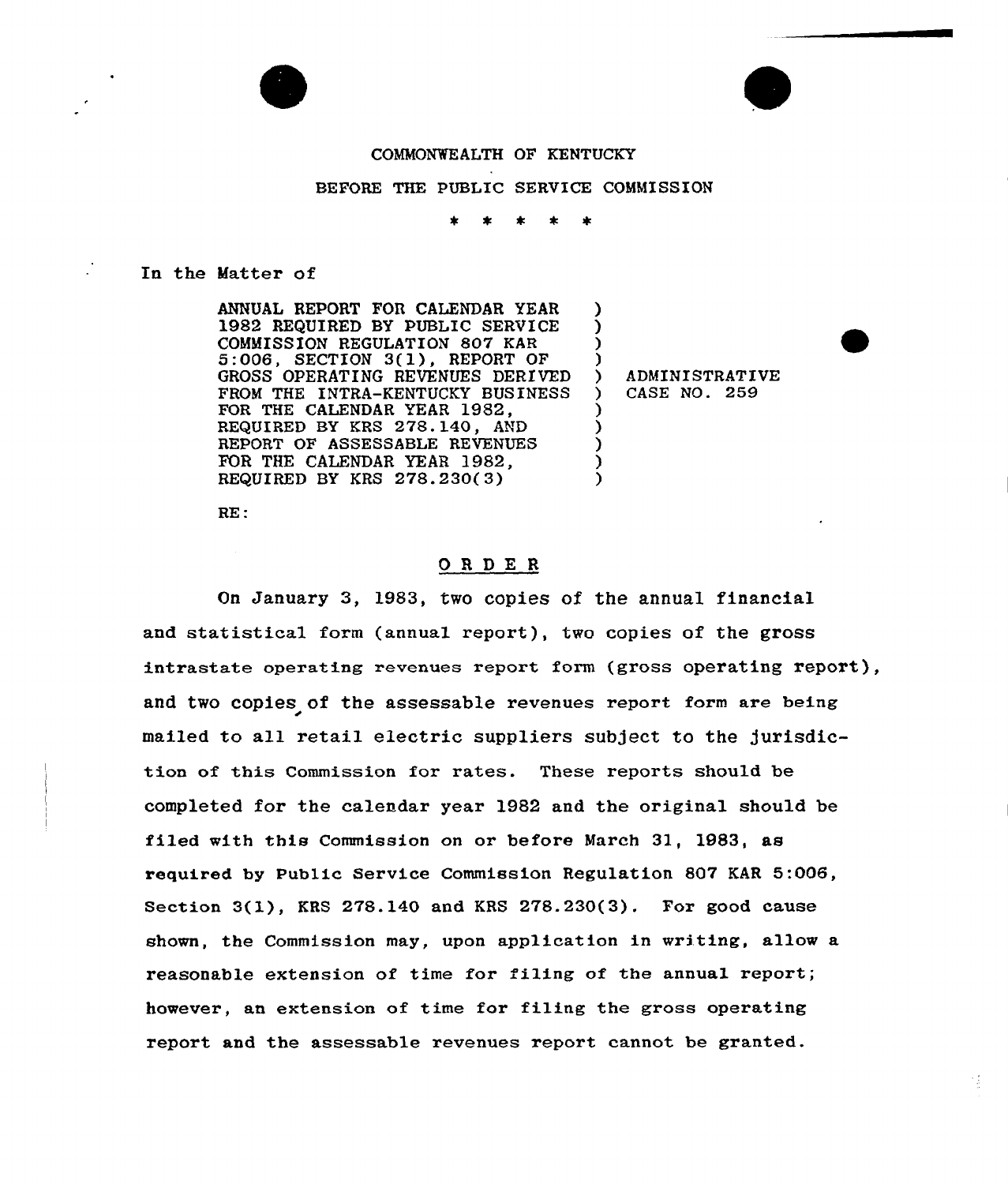The Commission, being sufficiently advised, finds that:

(1) The prompt and timely fi1ing of the annual report, the gross operating report and the assessable revenues report is essential to the operation of the Commission and reasonably required in the exercise of its statutory powers.

IT IS THEREFORE ORDERED that the above-named utility shall file with this Commission its annual report, its gross operating report, and its assessable revenues report for the calendar year 1982 on or before March 31, 1983.

IT IS FURTHER ORDERED that any utility failing to comply with this order shall be subject to KRS 278.990 (a copy of which is attached hereto), including the imposition of penalties provided therein.

Done at Frankfort, Kentucky, this 3rd day of January, 1983.

PUBLIC SERVICE COMMISSION

Vide Chairman /

**Commissione** 

ATTEST:

**Secretary**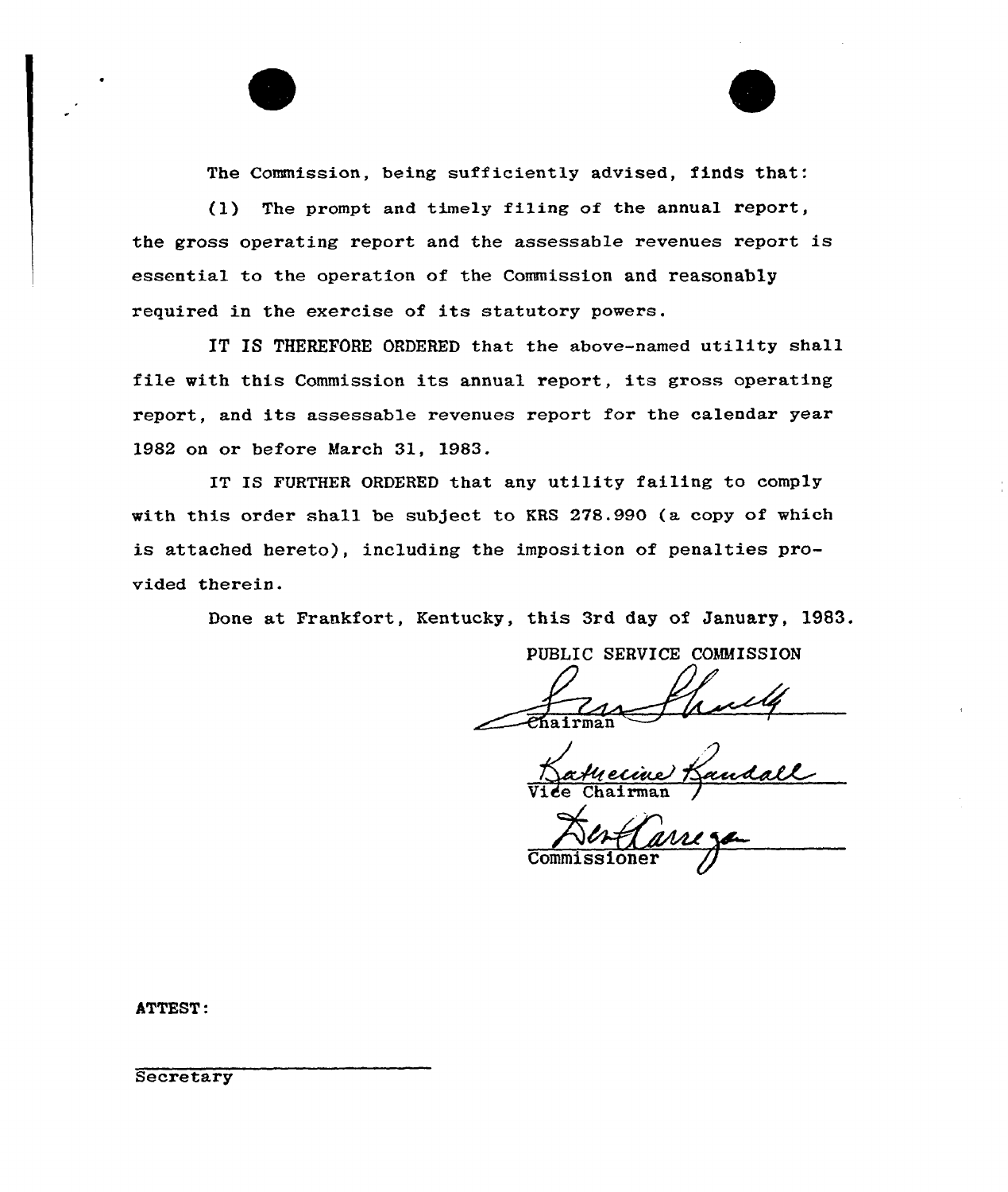#### **PENALTIES**

#### 278.990 Penalties

(1) Any officer, agent or employe of a utility, as defined in KRS 278.010, and any other person who willfully violates any of the provisions of KRS 278.010 to 278.450, or who procures, aids or abets any violation of those provisions by any such utility, shall be fined not more than one thousand dollars (\$1,000) or imprisoned for not more than six (6) months, or both. If any such utility that is a private corporation violates any of the provisions of KRS 278.010 to 278.450, or does any act therein prohibited, or fails to perform any duty imposed upon it under those sections for which no penalty has been provided by law, or fails to obey any lawful requirement or order of the commission having jurisdiction, the utility shall for each offense forfeit and pay to the state treasurer, to be credited to the general fund, a sum not less than twenty-five dollars (\$25.00) nor more than one thousand dollars (\$1,000). Each act, omission or failure by an officer, agent or other person acting for or employed by a utility and acting within the scope of his employment shall be deemed to be the act, omission or failure of the utility.

(2) Actions to recover the principal amount due and penalties under KRS 278.010 to 278.450 and this subsection shall be brought in the name of the Commonwealth in the Franklin Circuit Court. Whenever any utility is subject to a penalty under KRS 278.010 to 278.450 or this subsection, the commission having jurisdiction shall certify the facts to its counsel, who shall bring an action for recovery of the principal amount due and the penalty. The commission may compromise and dismiss the action on terms approved by the court. The principal amount due shall be paid into the state treasury and credited to the account of the commission, and all penalties recovered in such actions shall be paid into the state treasury and credited to the general fund.

(3) Any utility that fails to pay an assessment as provided for by KRS 278.130 to 278.150 shall forfeit and pay to the state one thousand dollars (\$1,000), and twenty-five dollars (\$25.00) for each day it fails to pay the assessment, and shall not be released thereby from its liability for the assessment.

(4) Any utility that issues any securities or evidences of indebtedness, or assumes any obligation or liability in respect to the securities or evidences of indebtedness of any other person, or makes any sale or other disposition of securities or evidences of indebtedness, or the proceeds thereof, for purposes other than the purposes specified in the order of the commission made with respect thereto under KRS 278.300, shall be fined not more than ten thousand dollars (\$10,000).

(5) Any utility that violates any of the provisions of KRS 278.460 shall be fined not less than one hundred dollars (\$100) for each offense.

(6) Any company that willfully fails to receive, transport and deliver oil or gas as required by KRS 278.490 shall, in addition to being liable in damages to the injured person, be fined not less than one hundred dollars (\$100) nor more than five hundred dollars (\$500), and each day of willful failure shall constitute a separate offense

(7) Any telephone company that refuses to make a connection with the exchange or lines of another company for a period of thirty (30) days after being ordered to do so by the utility commission under subsection (2) of KRS 278.530 shall be fined not less than one thousand dollars (\$1,000) nor more than five thousand dollars (\$5,000), to be recovered by indictment in the Franklin Circuit Court or in the circuit court of the county where the company requesting the connection re-\* sides or has its chief office in this state. If the company desiring the connection proceeds to make the connection, as permitted by subsection (2) of KRS 278.530, and the company so connected with refuses to receive and transmit the toll messages offered to it by the company making the connection, or refuses to deliver messages from its own lines or exchanges to the lines or exchanges of the company making the connection, the company so refusing shall be fined one hundred dollars (\$100) for each day it refuses, to be recovered by indictment in the courts mentioned in the first sentence of this subsection; if it continues so to refuse for a period of  $\sin(6)$  months it shall forfeit its right to do business in this state, and any of its officers, agents or employes who does or attempts to do any business in this state for it after the expiration of the six (6) months' period shall be fined fifty dollars (\$50.00) for each day he does or attempts to do such business.

8) Any company that violates any of the provisions of KRS 278.520 or 278.530 for which there is no other nenalty provided shall be fined five hundred dollars (\$500) for each offense, and each day of such violation shall constitute a separate offense.

HISTORY: 1978 H 547, § 54, eff. 4-1-79<br>1974 H 393, § 47; KS 786, 842b-2, 2223-2, 3766b-1e, 3952-24, 3952-59, 3952-61, 46791-2, 46791-4

#### **CROSS REFERENCES**

Jurisdiction of energy regulatory commission; application of other laws, 279.210